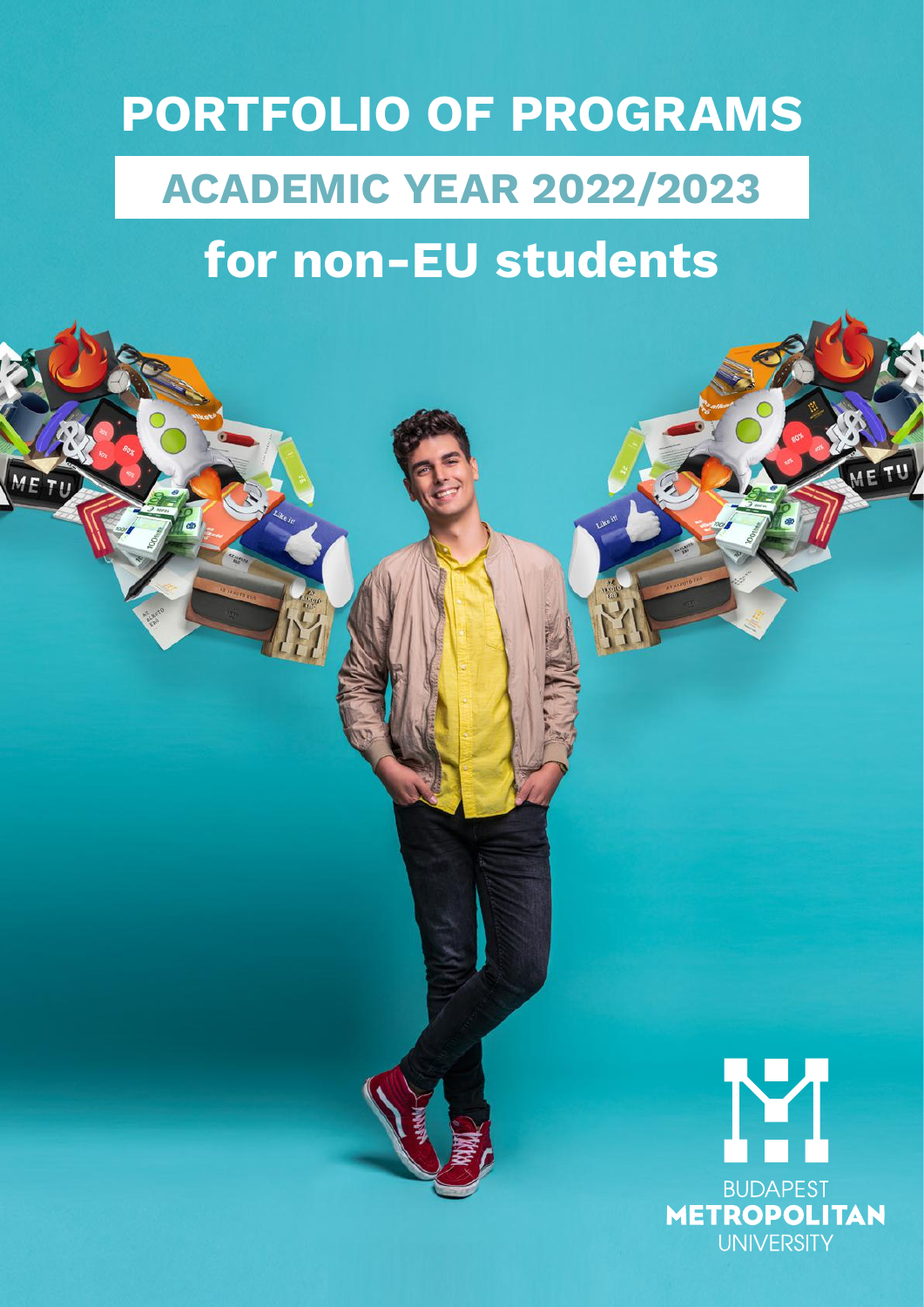**PORTFOLIO OF PROGRAMS**

### **ACADEMIC YEAR 2022/2023**

**In 2022/2023 Budapest Metropolitan Universtiy offers the following programs for students:** 

- 1. PREPARATORY Programs
- 2. BACHELOR'S programs
- 3. MASTER'S programs
- 4. NORTHUMBRIA programs *(Students of METU have the option to finish their education (the third year) in Northumbria University in the UK. )*

| <b>Program name ENG</b>                                           | <b>Level</b> | <b>Field</b> | <b>Semesters</b> | <b>NON EU tuition</b><br>fee: |
|-------------------------------------------------------------------|--------------|--------------|------------------|-------------------------------|
| Intensive English<br>Language Preparatory<br>(1 semester)         | <b>Prep</b>  | <b>BCT</b>   |                  | 2 400 €                       |
| <b>Intensive English</b><br>Language Preparatory<br>(2 semesters) | Prep         | <b>BCT</b>   | $\overline{2}$   | 2400€                         |
| <b>Professional Foundation Semester</b><br>for Business Programs  | Prep         | <b>BCT</b>   | 1                | 2 200 €                       |
| Pre-Master Program                                                | Prep         | <b>BCT</b>   |                  | 2200€                         |

#### Non-EU students

**10% discount from the first year's fees if you pay until the early bird deadline.**



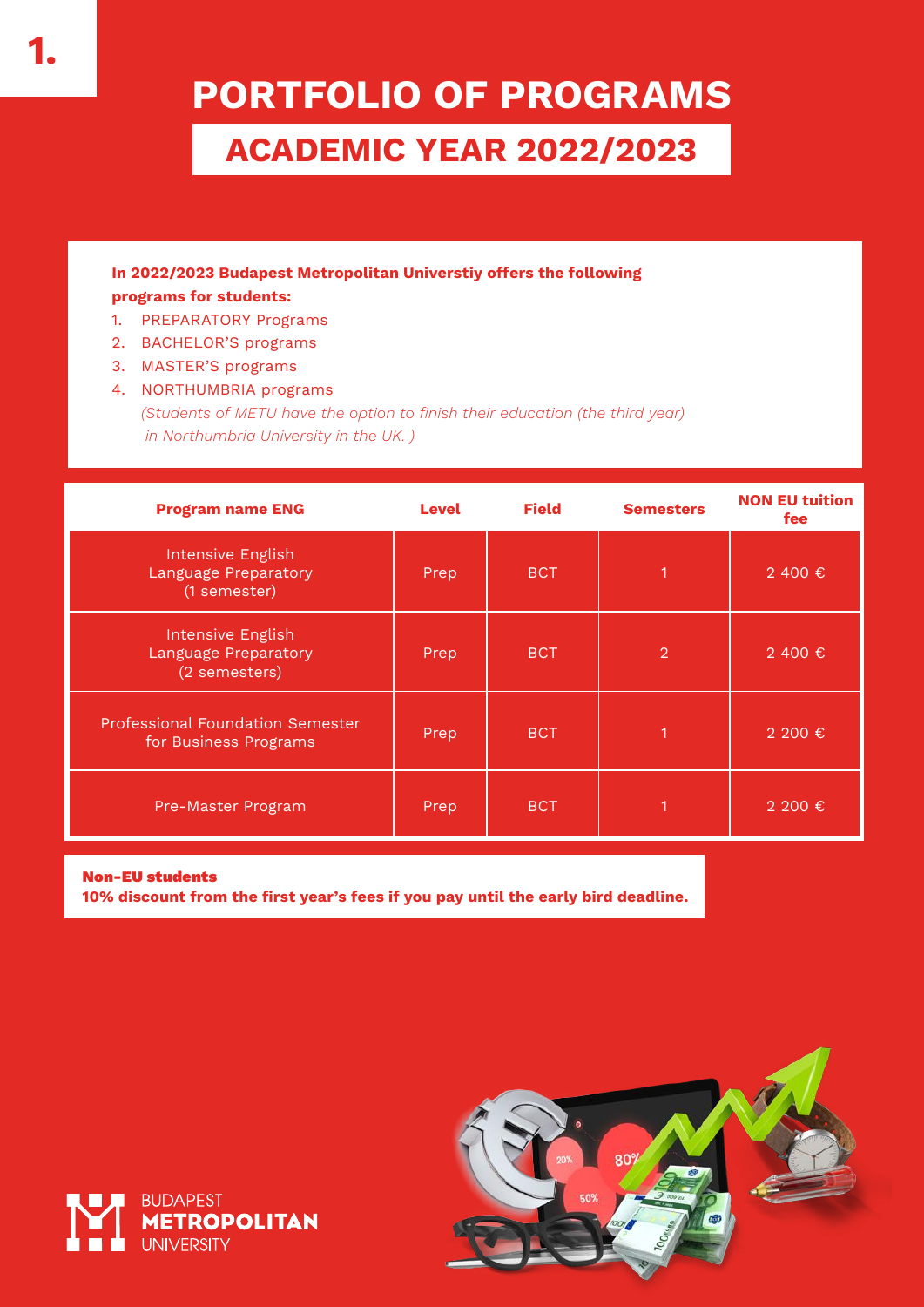# **PORTFOLIO OF PROGRAMS ACADEMIC YEAR 2022/2023**

| <b>Program name ENG</b>                          | <b>Level</b> | <b>Field</b> | <b>Semesters</b> | <b>NON EU tuition</b><br>fee |
|--------------------------------------------------|--------------|--------------|------------------|------------------------------|
| <b>Business Administration</b><br>and Management | <b>BSc</b>   | <b>BCT</b>   | $\overline{7}$   | 2600€                        |
| Finance and Accounting                           | <b>BSc</b>   | <b>BCT</b>   | $\overline{7}$   | 2600 €                       |
| Commerce and Marketing                           | <b>BSc</b>   | <b>BCT</b>   | $\overline{7}$   | 2600€                        |
| Tourism and Catering                             | <b>BSc</b>   | <b>BCT</b>   | $\overline{8}$   | 2600€                        |
| <b>Communication and Media Science</b>           | <b>BA</b>    | <b>BCT</b>   | $6\phantom{1}6$  | 2600€                        |
| <b>International Relations</b>                   | <b>BA</b>    | <b>BCT</b>   | $6\phantom{a}$   | 2 600 €                      |
| Animation                                        | <b>BA</b>    | <b>ART</b>   | 6                | 3700€                        |
| <b>Environmental Design</b>                      | <b>BA</b>    | <b>ART</b>   | $6\phantom{1}6$  | 3 600 €                      |
| Graphic Design                                   | <b>BA</b>    | <b>ART</b>   | 6                | 3700€                        |
| Media Design                                     | <b>BA</b>    | <b>ART</b>   | 6                | 3 600 €                      |
| Film and Media Studies                           | <b>BA</b>    | <b>ART</b>   | $6\phantom{1}$   | 3700€                        |

**BUDAPEST METROPOLITAN UNIVERSITY** 

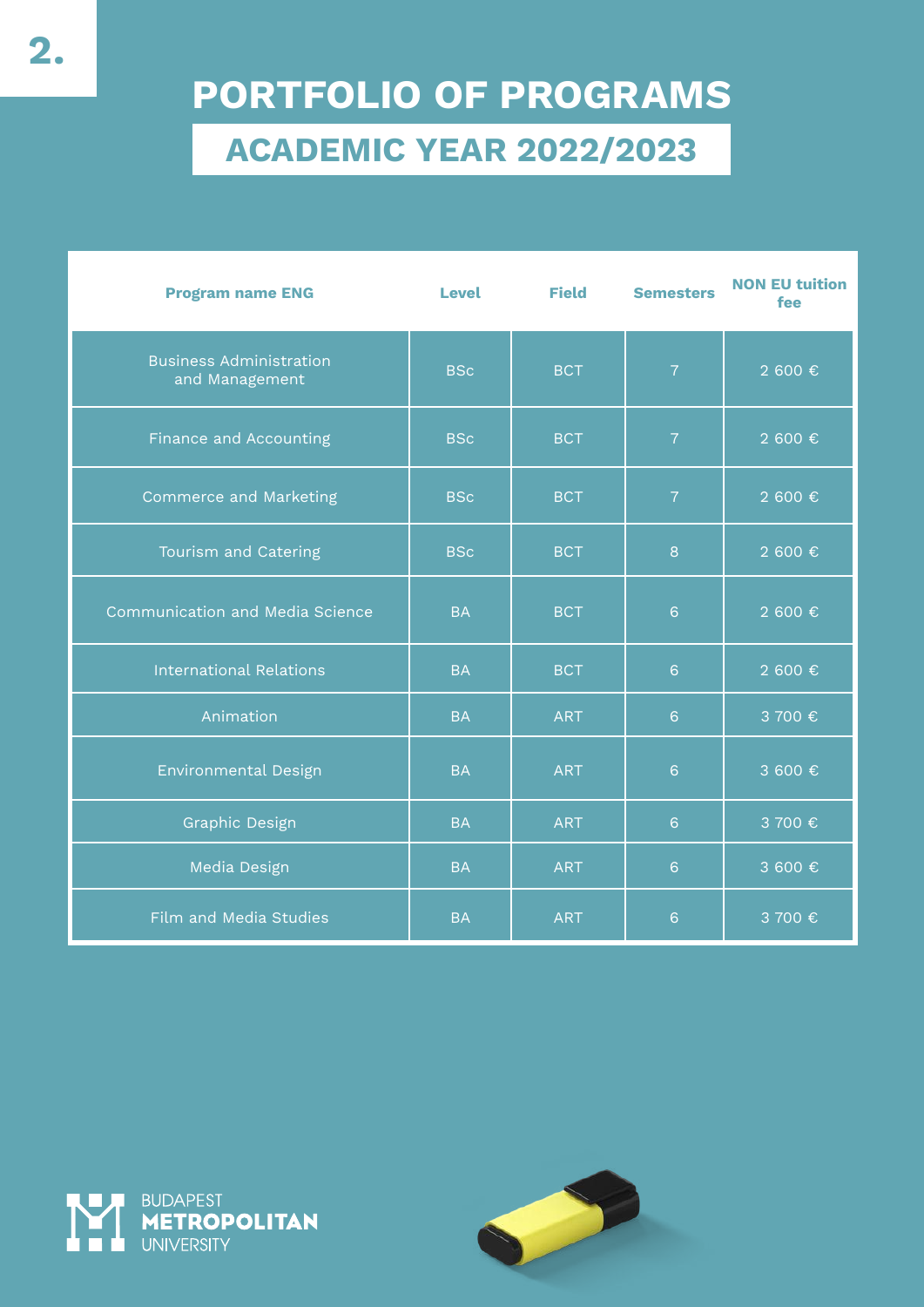| <b>Program name ENG</b>                           | <b>Level</b> | <b>Field</b> | <b>Semesters</b> | <b>NON EU tuition</b><br>fee |
|---------------------------------------------------|--------------|--------------|------------------|------------------------------|
| Communication and Media Studies                   | <b>MA</b>    | <b>BCT</b>   | $\overline{4}$   | 2 700 €                      |
| Management and Leadership                         | <b>MSc</b>   | <b>BCT</b>   | $\overline{4}$   | 2 700 €                      |
| Marketing                                         | <b>MSc</b>   | <b>BCT</b>   | $\overline{4}$   | 2700€                        |
| Master of<br><b>Business Administration (MBA)</b> | <b>MBA</b>   | <b>BCT</b>   | $\overline{4}$   | 3 000 €                      |
| Tourism Management                                | <b>MSc</b>   | <b>BCT</b>   | $\overline{4}$   | 2 700 €                      |
| Art and Design Management                         | <b>MA</b>    | <b>ART</b>   | $\overline{4}$   | 2 700 €                      |
| Graphic Design                                    | <b>MA</b>    | <b>ART</b>   | $\overline{4}$   | 3 800 €                      |